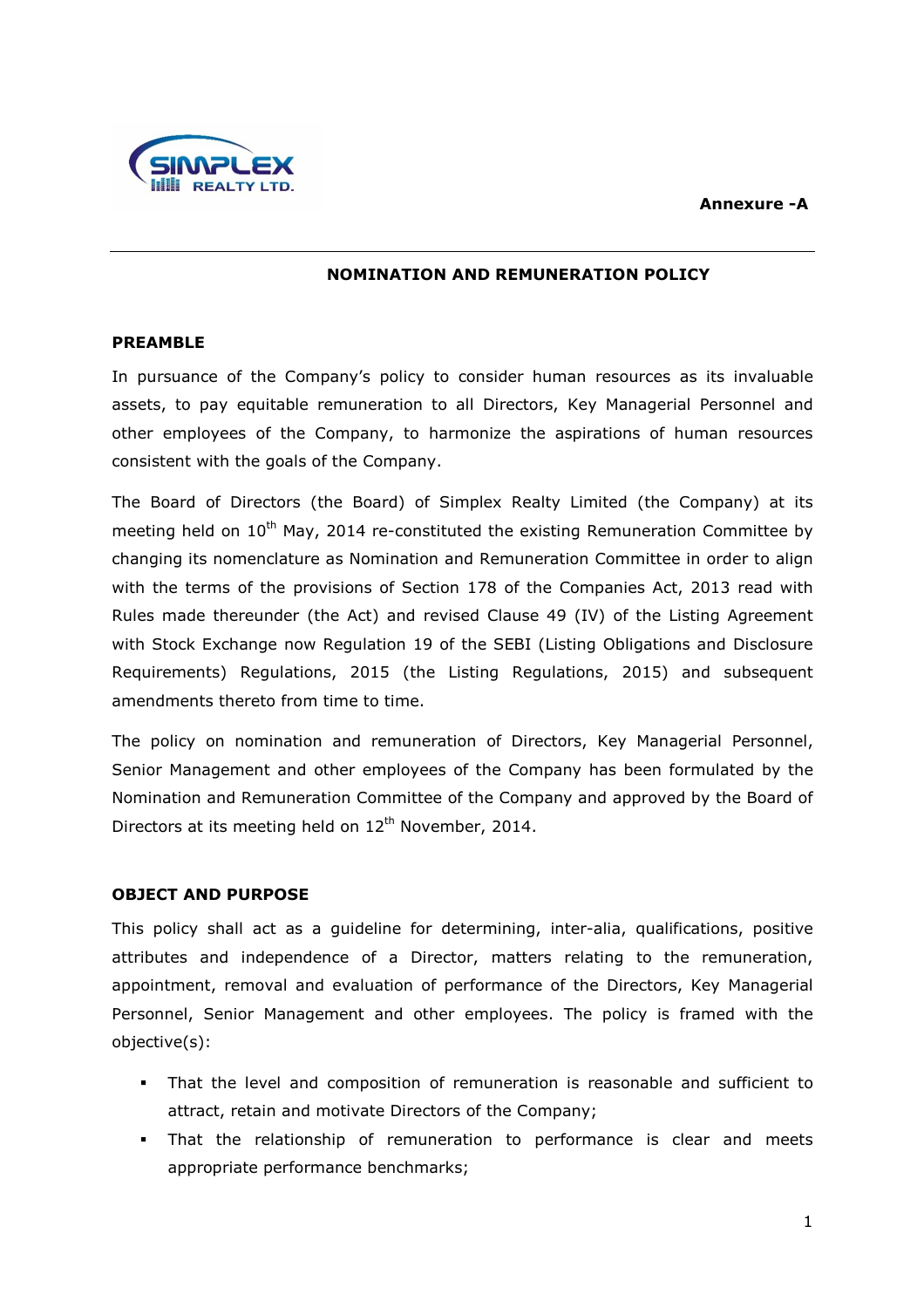- That the remuneration to Directors, Key Managerial Personnel, and other employees of the Company involves a balance between fixed and incentive pay reflecting short and long-term performance objectives appropriate to the working of the Company and its goals;
- To lay down criteria and terms and conditions with regard to identifying persons who are qualified to become Directors (Executive and Non-executive) and persons who may be appointed in Senior Management, Key Managerial positions and to determine their remuneration;
- To determine remuneration based on the Company's size and financial position and trends and practices on remuneration prevailing in peer companies, in the industry;
- To carry out evaluation of the performance of Directors, as well as Key Managerial Personnel and Senior Management Personnel and to provide for reward(s) linked directly to their effort, performance, dedication and achievement relating to the Company's operations;
- To retain, motivate and promote talent and to ensure long term sustainability of talented managerial persons and create competitive advantage; and
- To lay down criteria for appointment, removal of Directors, Key Managerial Personnel and Senior Management Personnel and evaluation of their performance.

# **APPLICABILITY AND GOVERNING LAW**

This policy is applicable to all Directors viz: Executive, Non-Executive and Independent, Key Managerial Personnel, Senior Management Personnel and other employees of the Company.

This policy shall be governed by the Act read with Rules made thereunder, as may be in force for the time being as well as the Listing Regulations or such other Rules/Regulations, as may be notified by SEBI from time to time. Any references to statutory provisions shall be construed as references to those provisions as amended or re-enacted or as their application is modified by other statutory provisions (whether before or after the date hereof) from time to time and shall include any provisions of which they are re-enactments (whether with or without modification).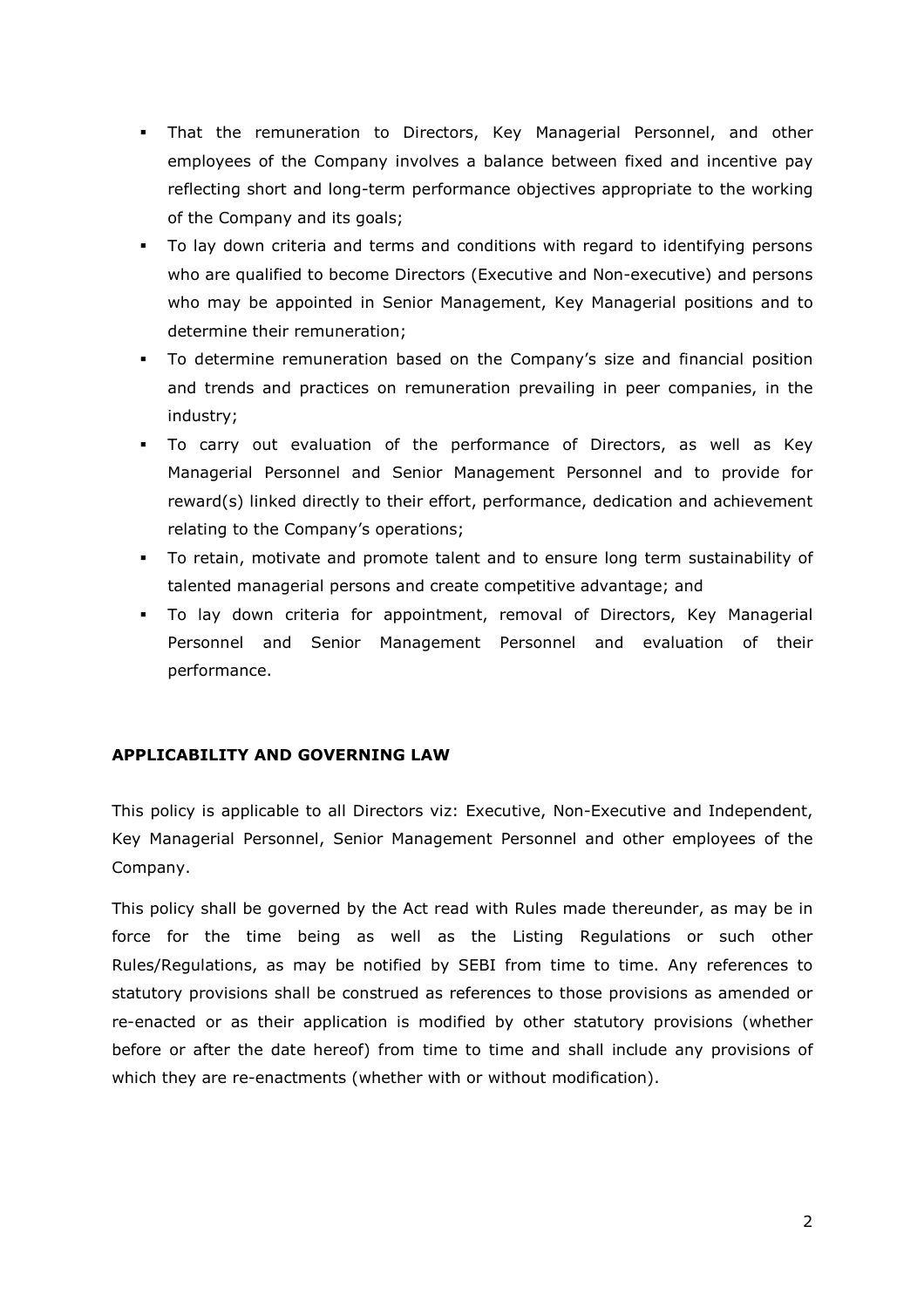## **DEFINITIONS**

In this policy unless the context otherwise requires:

- **"Act"** shall mean the Companies Act, 2013 and the Rules and Regulations notified thereunder.
- **"Board of Directors"** or "**Board"** in relation to the Company means the collective body of the Directors of the Company.

**"Company"** means Simplex Realty Limited.

**"Directors"** means Directors of the Company.

**"Independent Director"** means a Director referred to in Section 149(6) of the Companies Act, 2013.

- **"Key Managerial Personnel" (KMP)** in relation to a Company means
	- i. the Chief Executive Officer, or the Managing Director or the Manager;
	- ii. the Company Secretary;
	- iii. the Whole-time director;
	- iv. Chief Financial Officer; and
	- v. such other officer as may be prescribed under the Act.

**"Senior Management Personnel"** mean employees of the Company who are members of its core management team excluding Board of Directors including the functional/vertical heads.

### **NOMINATION AND REMUNERATION COMMITTEE**

The Nomination and Remuneration Committee shall have minimum three directors as members and out of which not less than one half shall be Independent Directors. The Nomination and Remuneration Committee comprises of following Directors:

| Shri V. B. Haribhakti   | Non- executive Independent Director | l Chairman |
|-------------------------|-------------------------------------|------------|
| Shri Sabhapati G Shukla | Non- executive Independent Director | Member     |
| Shri S. K. Somany       | Non- executive Independent Director | Member     |

The Board has the power to reconstitute the Committee consistent with the Company's policy and applicable statutory requirement.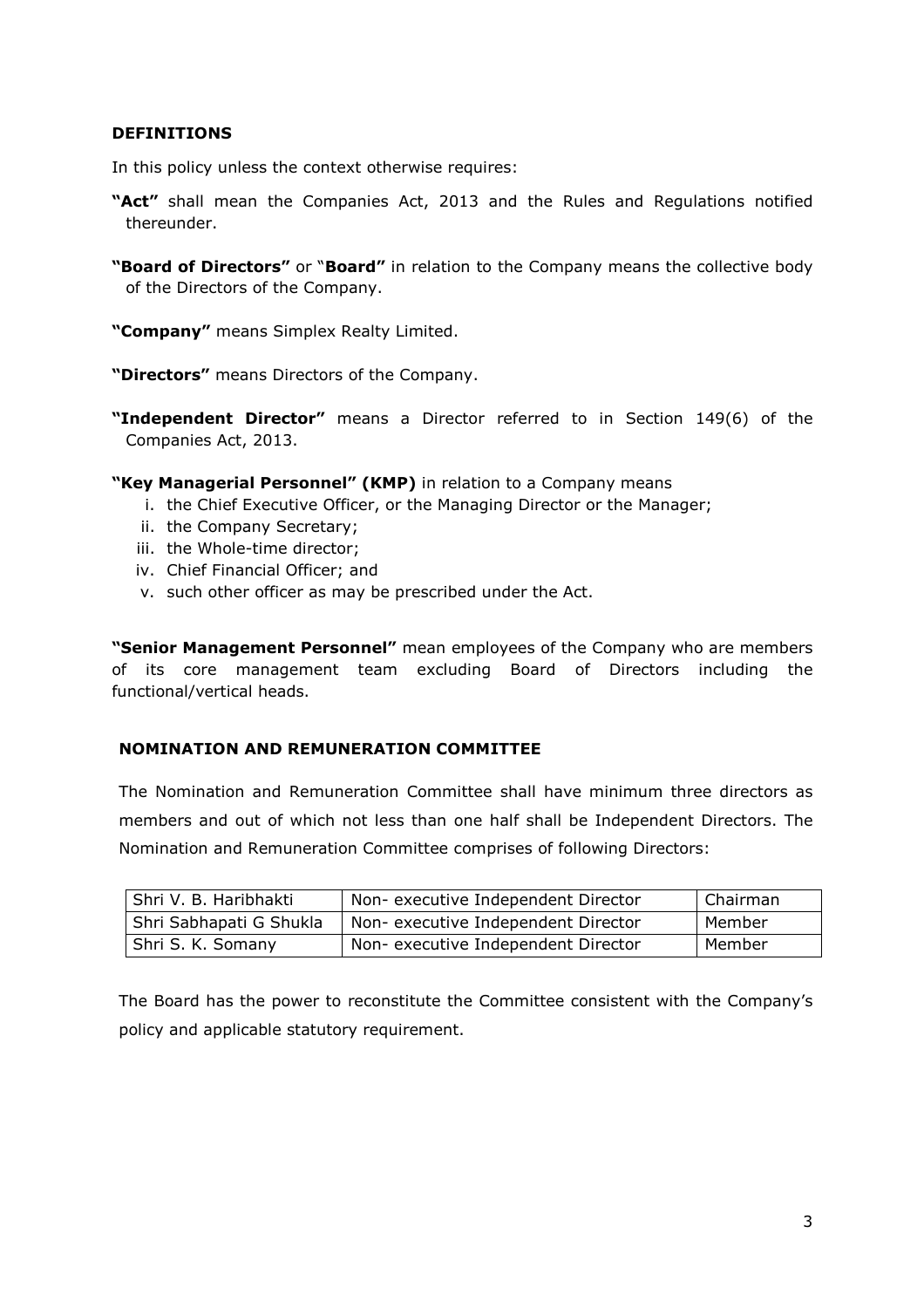## **ROLE OF THE NOMINATION AND REMUNERATION COMMITTEE**

The role of the Committee inter-alia will be the following:

- Identify person who is qualified to become Director and who may be appointed in Senior Management in accordance with the criteria laid down, recommend to the Board their appointment and removal and shall carry out evaluation of every Director's performances;
- Formulate the criteria for determining qualifications, positive attributes and independence of a director and recommend to the Board a policy, relating to the remuneration for the Directors, Key Managerial Personnel and Employees;
- Devising a policy on Board diversity;
- Formulation of criteria for evaluation of Independent Directors and the Board;
- Ensure that the Board comprises of a balanced combination of Executive Directors and Non-executive Directors and also the Independent Directors; and
- Decide/approve details of fixed components and performance linked incentives along with criteria.

## **APPOINTMENT AND REMOVAL OF DIRECTOR, KMP AND SENIOR MANAGEMENT**

## **i. Appointment criteria and qualifications**

- The Committee shall identify and ascertain the integrity, qualification, expertise and experience of the person for appointment as Director, KMP or at Senior Management level and recommend to the Board about his/her appointment.
- A person should possess adequate qualification, expertise and experience for the position he/she is considered for appointment. The Committee has discretion to decide whether qualification, expertise and experience possessed by a person is sufficient/satisfactory for the concerned position.
- The Company shall not appoint or continue the employment of any person as Whole-time Director who has attained the age of seventy years. Provided that the term of the person holding this position may be extended beyond the age of seventy years with the approval of the Shareholders of the Company.

## **ii. Term/Tenure**

 The Company shall appoint or re-appoint any person as its Executive Chairman, Managing Director or Executive Director for a term not exceeding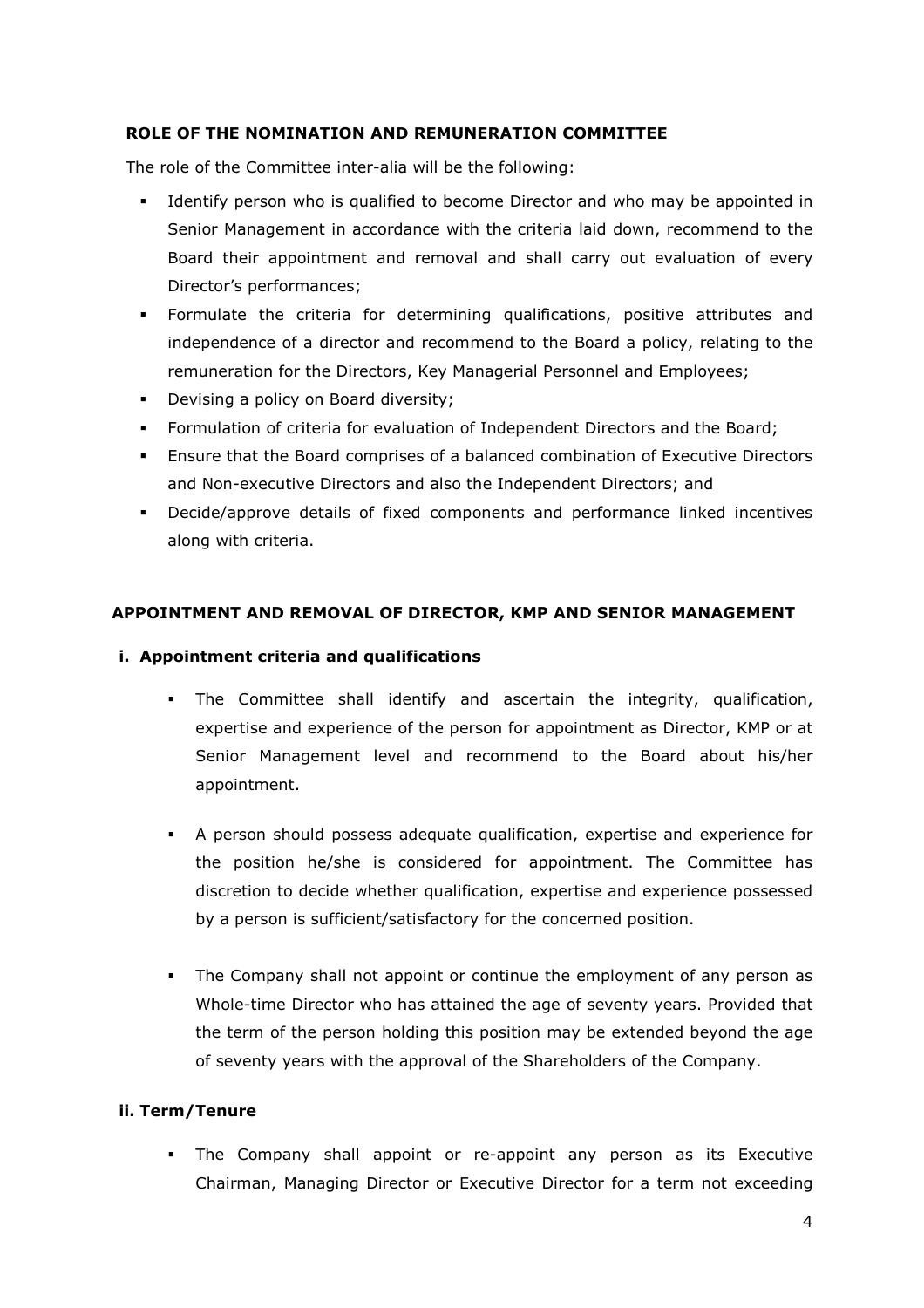five years at a time. No re-appointment shall be made earlier than one year before the expiry of term.

- An Independent Director shall hold office for a term up to five consecutive years on the Board of the Company and will be eligible for re-appointment on passing of a special resolution by the Company and disclosure of such appointment in the Board's report.
- No Independent Director shall hold office for more than two consecutive terms, but such Independent Director shall be eligible for appointment after expiry of three years of ceasing to become an Independent Director. Provided that an Independent Director shall not, during the said period of three years, be appointed in or be associated with the Company in any other capacity, either directly or indirectly.
- At the time of appointment of Independent Director it should be ensured that number of Boards on which such Independent Director serves is restricted to seven listed companies as an Independent Director and three listed companies as an Independent Director in case such person is serving as a Whole-time Director of a listed company.

### **iii. Evaluation**

The Committee shall carry out evaluation of performance of every Director, KMP and Senior Management Personnel at regular interval (yearly).

#### **iv. Removal**

Due to reasons for any disqualification mentioned in the Act or under any other applicable Act, rules and regulations, the Committee may recommend, to the Board with reasons recorded in writing, removal of a Director, KMP or Senior Management Personnel subject to the provisions and compliance of the said Act, Rules and Regulations.

#### **v. Retirement**

The Director, KMP and Senior Management Personnel shall retire as per the applicable provisions of the Act and the prevailing policy of the Company. The Board will have the discretion to retain the Director, KMP, Senior Management Personnel in the same position/remuneration or otherwise even after attaining the retirement age, for the benefit of the Company.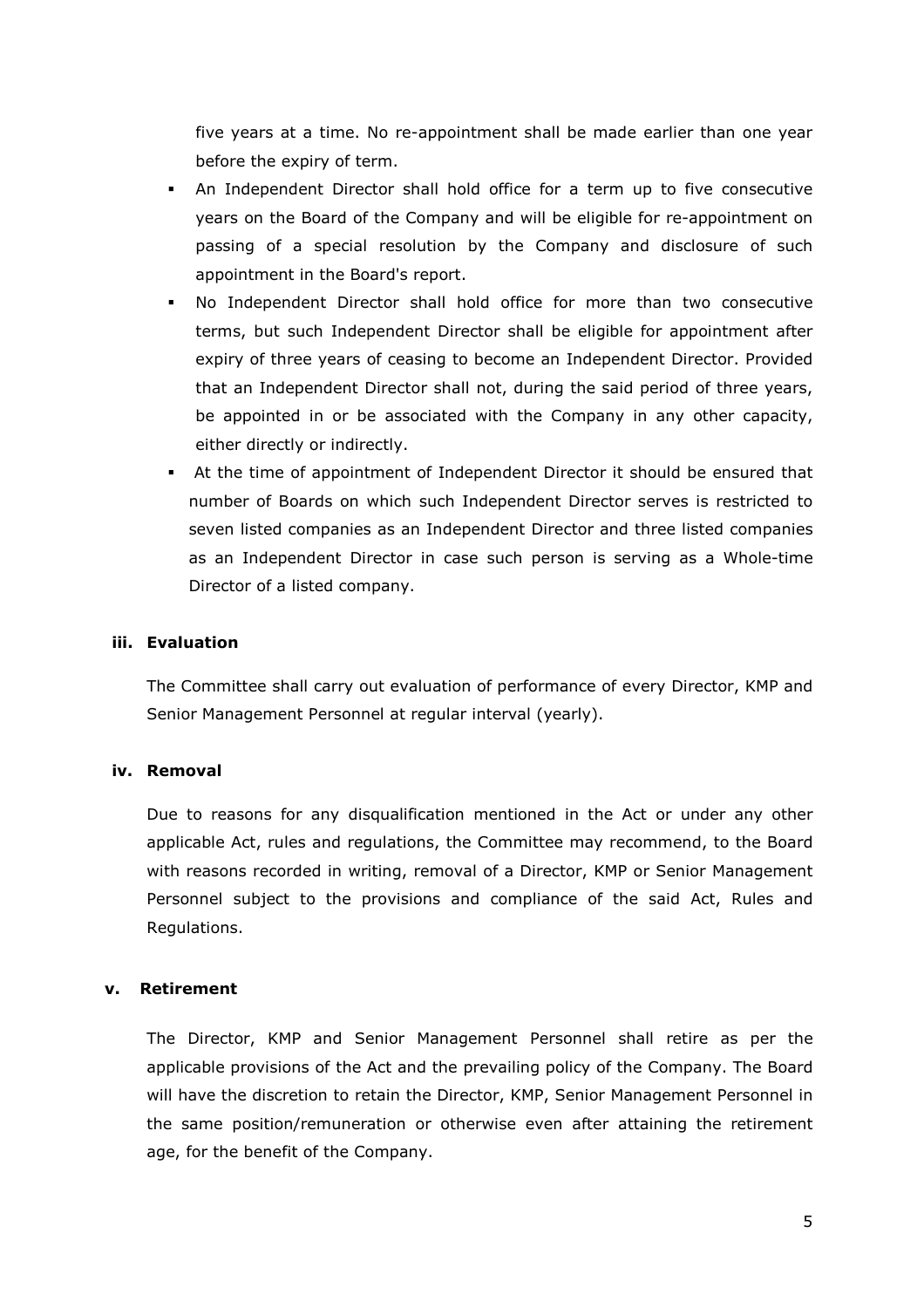## **REMUNERATION FOR DIRECTOR, KMP AND SENIOR MANAGEMENT**

The general features of Remuneration for Director, KMP and Senior Management Personnel are as under:

- The remuneration/compensation/commission etc. to the Whole-time Director, Managing Director, KMP and Senior Management Personnel will be determined by the Committee and recommended to the Board for approval. The remuneration/ compensation/commission etc. shall be subject to the prior/post approval of the Shareholders of the Company and Central Government, wherever required.
- The remuneration and commission to be paid to the Whole-time Director and Managing Director shall be in accordance with the provisions of the Act and the rules made thereunder.
- Increments to the existing remuneration/compensation structure may be recommended by the Committee to the Board which should be within the slabs approved by the Shareholders in the case of Whole-time Director and Managing Director.
- This Remuneration Policy shall apply to all future/continuing employment/ engagement(s) with the Company. In other respects, the Remuneration Policy shall be of guidance for the Board. Any departure from the policy shall be recorded and reasoned in the Committee and Board meeting minutes.

## **i. Remuneration to Whole-time/Executive/Managing Director**

### **Fixed pay**

The Whole-time Director, Managing Director, KMP and Senior Management Personnel shall be eligible for a monthly remuneration as may be approved by the Board on the recommendation of the Committee. The break- up of the pay scale and quantum of perquisites including, employer's contribution to Provident and Pension Fund, medical expenses, club fees etc. shall be decided and approved by the Board on the recommendation of the Committee and approved by the Shareholders and Central Government, wherever required.

### **Minimum Remuneration**

If, in any financial year, the Company has no profits or its profits are inadequate, the Company shall pay remuneration to its Whole-time Director/Managing Director in accordance with the provisions of Schedule V of the Act and if it is not able to comply with such provisions, with the previous approval of the Central Government.